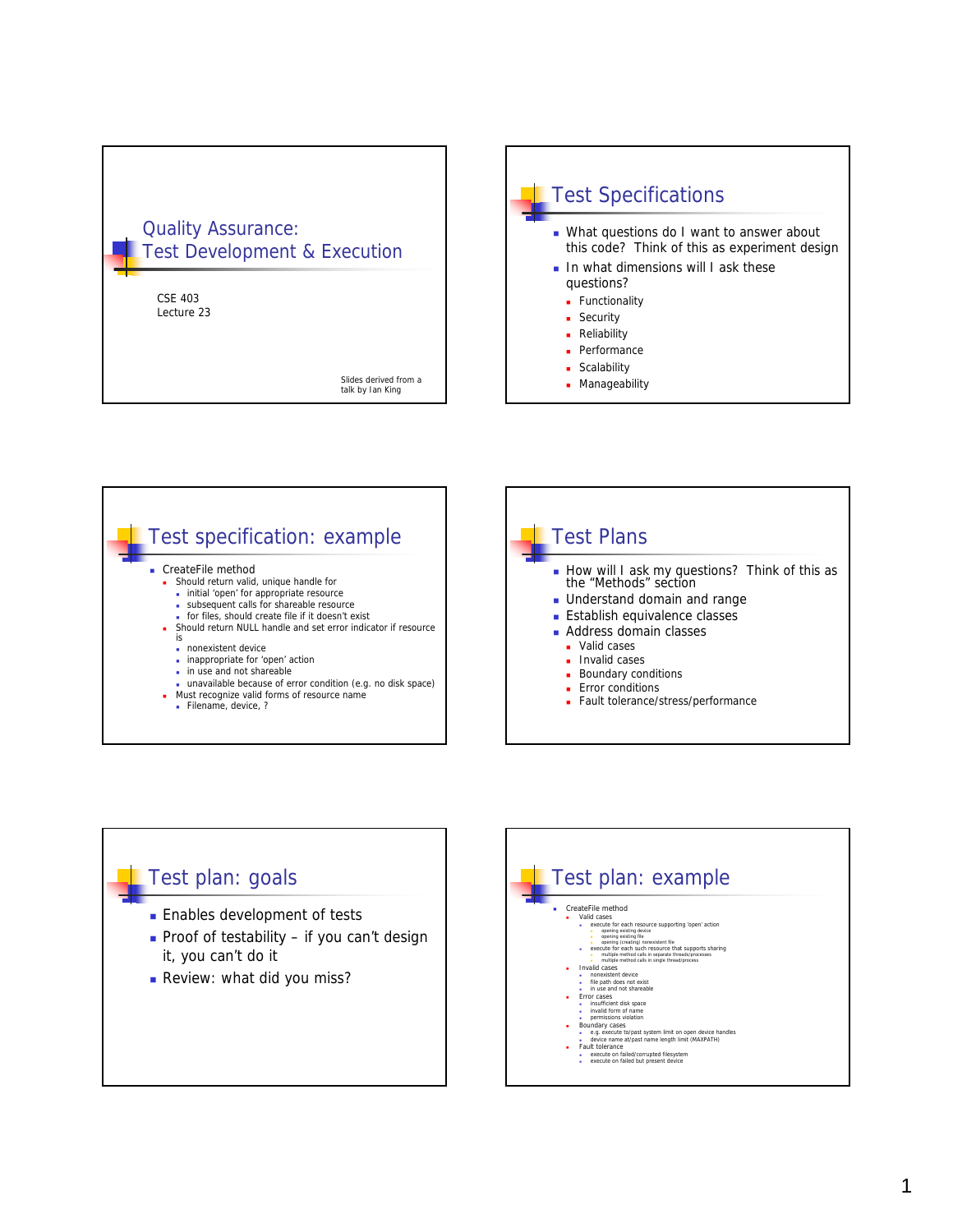



- not have it? Is data/access available to those who should
- have it?
- How is privilege granted/revoked?
- Is the system safe from unauthorized control? **Example: denial of service**
- Collateral data that compromises security
	- **Example: network topology**



#### Test Cases

- **Actual "how to" for individual tests**
- **Expected results**
- One level deeper than the Test Plan
- Automated or manual?
- **Environmental/platform variables**

#### Test case: example CreateFile method **Valid cases English**  open existing disk file with arbitrary name and full path, file permissions allowing access create directory 'c:\foo' copy file 'bar' to directory 'c:\foo' from test server; permissions are 'Everyone: full access' execute CreateFile('c:foo\bar', etc.) expected: non-null handle returned

2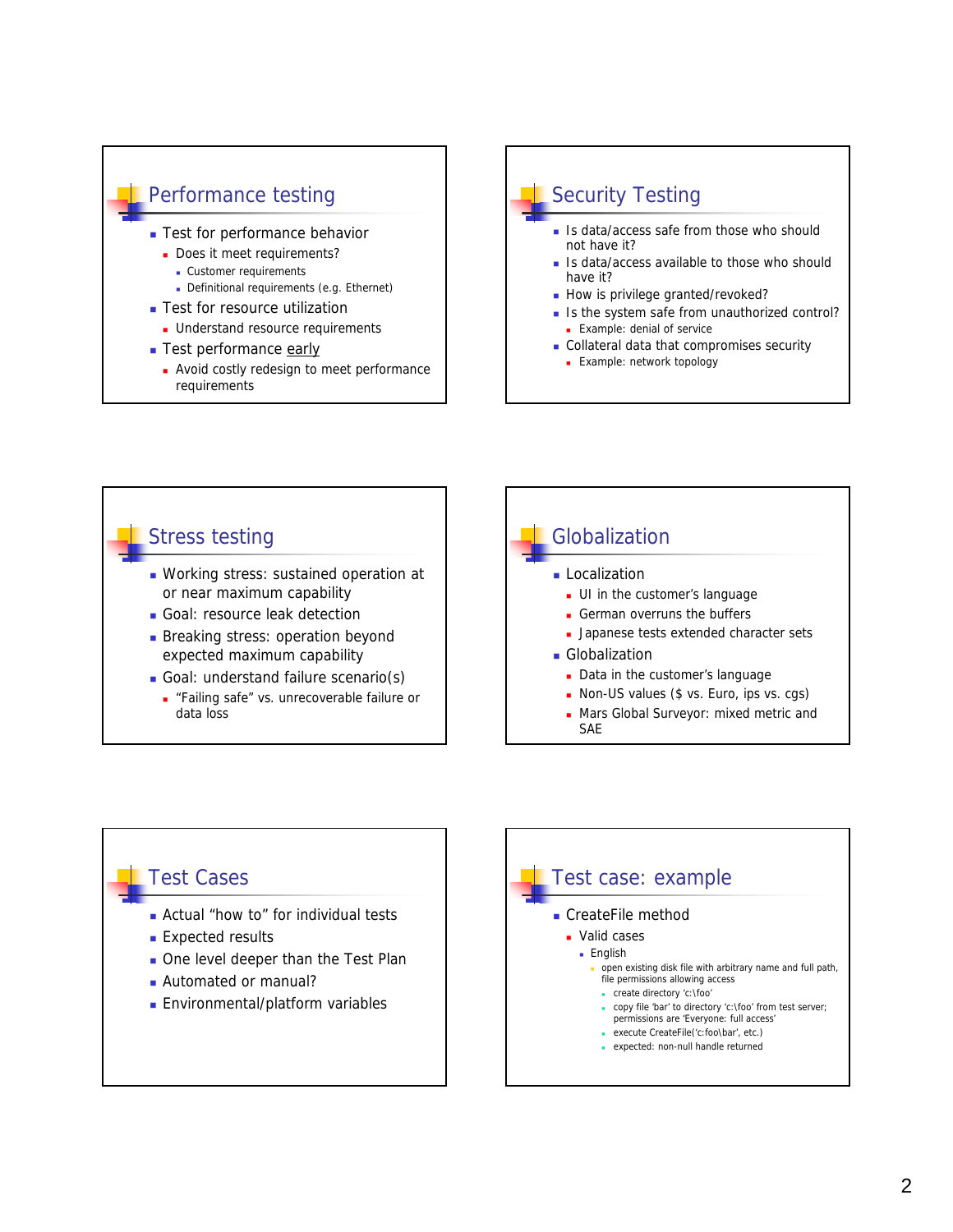



## Where The Wild Things Are: Challenges and Pitfalls ■ "Everyone knows" – hallway design "We won't know until we get there" **I** "I don't have time to write docs" Feature creep/design "bugs"

Dependency on external groups



#### What makes a good tester? **Analytical Ask the right questions Develop experiments to get answers**

- Methodical
	- **Follow experimental procedures precisely**
	- Document observed behaviors, their precursors and environment
- **Brutally honest** 
	- You can't argue with the data

# How do test engineers fail?

- Desire to "make it work"
	- **Impartial judge, not "handyman"**
- Trust in opinion or expertise
- Trust no one the truth (data) is in there
- **Failure to follow defined test procedure** How did we get here?
- Failure to document the data
- **Failure to believe the data**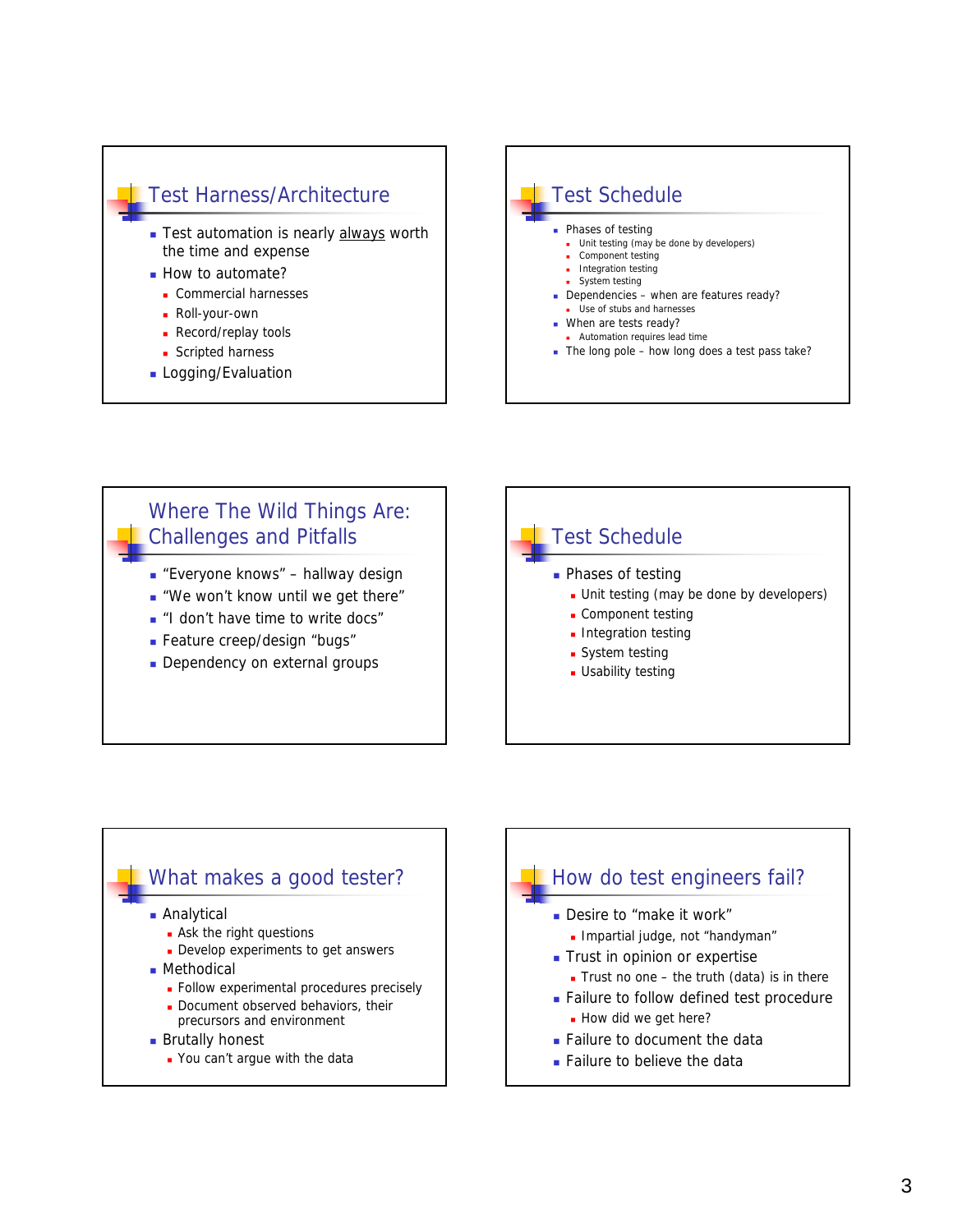

- **Can the feature's behavior be programmatically** verified?
- Is the feature too complex to test? Consider configurations, locales, etc.
- Can the feature be tested timely with available resources?
- **Long test latency = late discovery of faults**



May obscure timing problems (race conditions)





#### Automated Testing Good: replaces manual testing **Better: performs tests difficult for manual** testing (e.g. timing related issues) Best: enables other types of testing (regression, perf, stress, lifetime) **Risks:** Time investment to write automated tests **Tests may need to change when features change**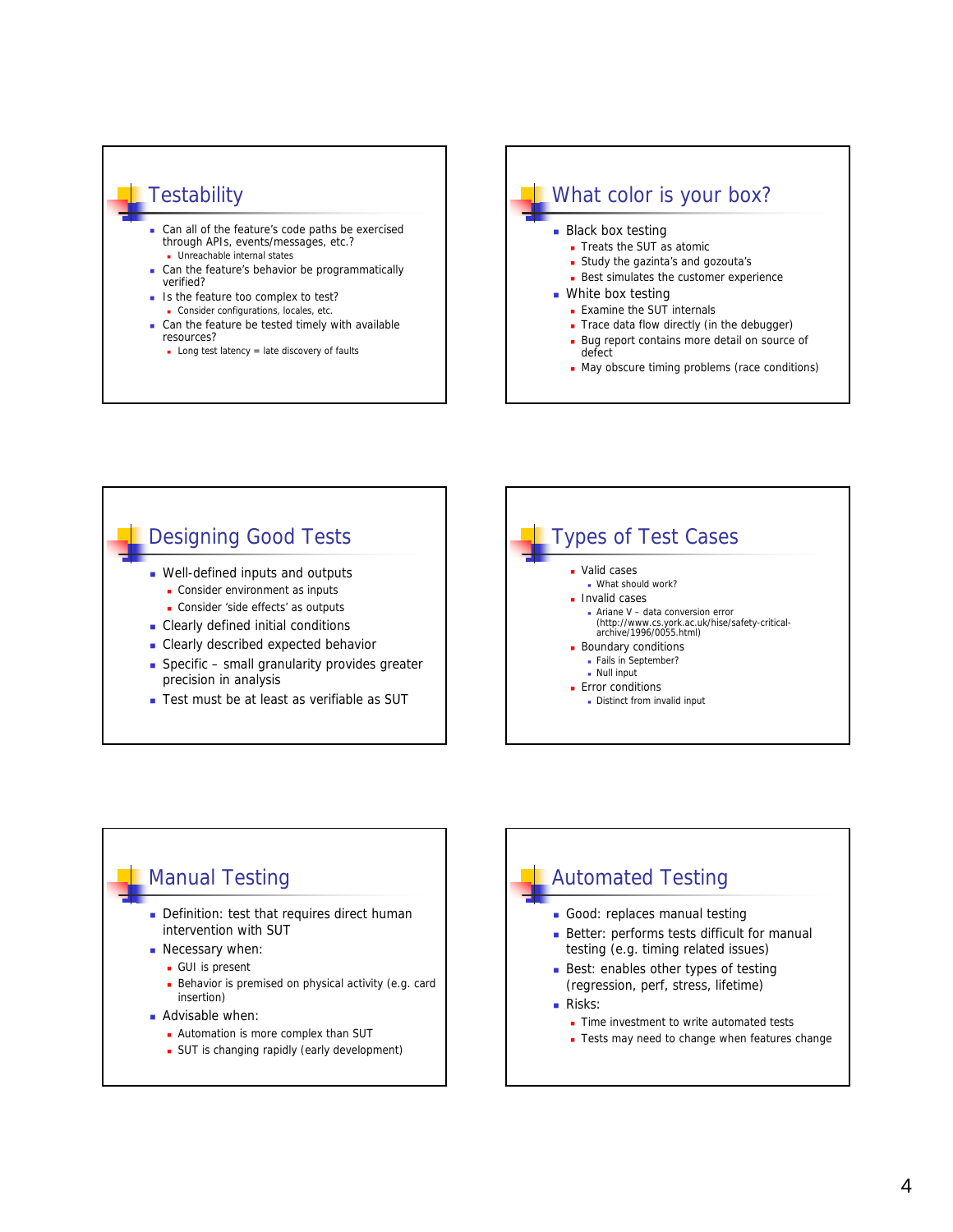### Types of Automation Tools: Record/Playback

- Record "proper" run through test procedure (inputs and outputs)
- **Play back inputs, compare outputs with** recorded values
- **Advantage: requires little expertise**
- Disadvantage: little flexibility easily invalidated by product change
- Disadvantage: update requires manual involvement

#### Types of Automation Tools: Scripted Record/Playback

- **Fundamentally same as simple** record/playback
- Record of inputs/outputs during manual test input is converted to script
- Advantage: existing tests can be maintained as programs
- Disadvantage: requires more expertise
- Disadvantage: fundamental changes can ripple through MANY scripts

#### Types of Automation Tools: Script Harness

- **Tests are programmed as modules,** then run by harness
- **Harness provides control and reporting**
- Advantage: tests can be very flexible
- Disadvantage: requires considerable expertise and abstract process

#### Test Corpus **Body of data that generates known** results ■ Can be obtained from Real world – demonstrates customer experience ■ Test generator – more deterministic ■ Caveats **Bias in data generation**

Don't share test corpus with developers!

#### Instrumented Code: Test Hooks

- Code that enables non-invasive testing
- Code remains in shipping product
- May be enabled through
	- **Special API**
	- **Special argument or argument value**
	- **Registry value or environment variable**
- **Example: Windows CE IOCTLs**
- Risk: silly customers....

## Instrumented Code: Diagnostic Compilers

- Creates 'instrumented' SUT for testing Profiling – where does the time  $q_0$ ?
	- Code coverage what code was touched?
	- Really evaluates testing, NOT code quality **Syntax/coding style - discover bad coding**
	- lint, the original syntax checker
	- **Complexity** 
		- Very esoteric, often disputed (religiously)
		- **Example: function point counting**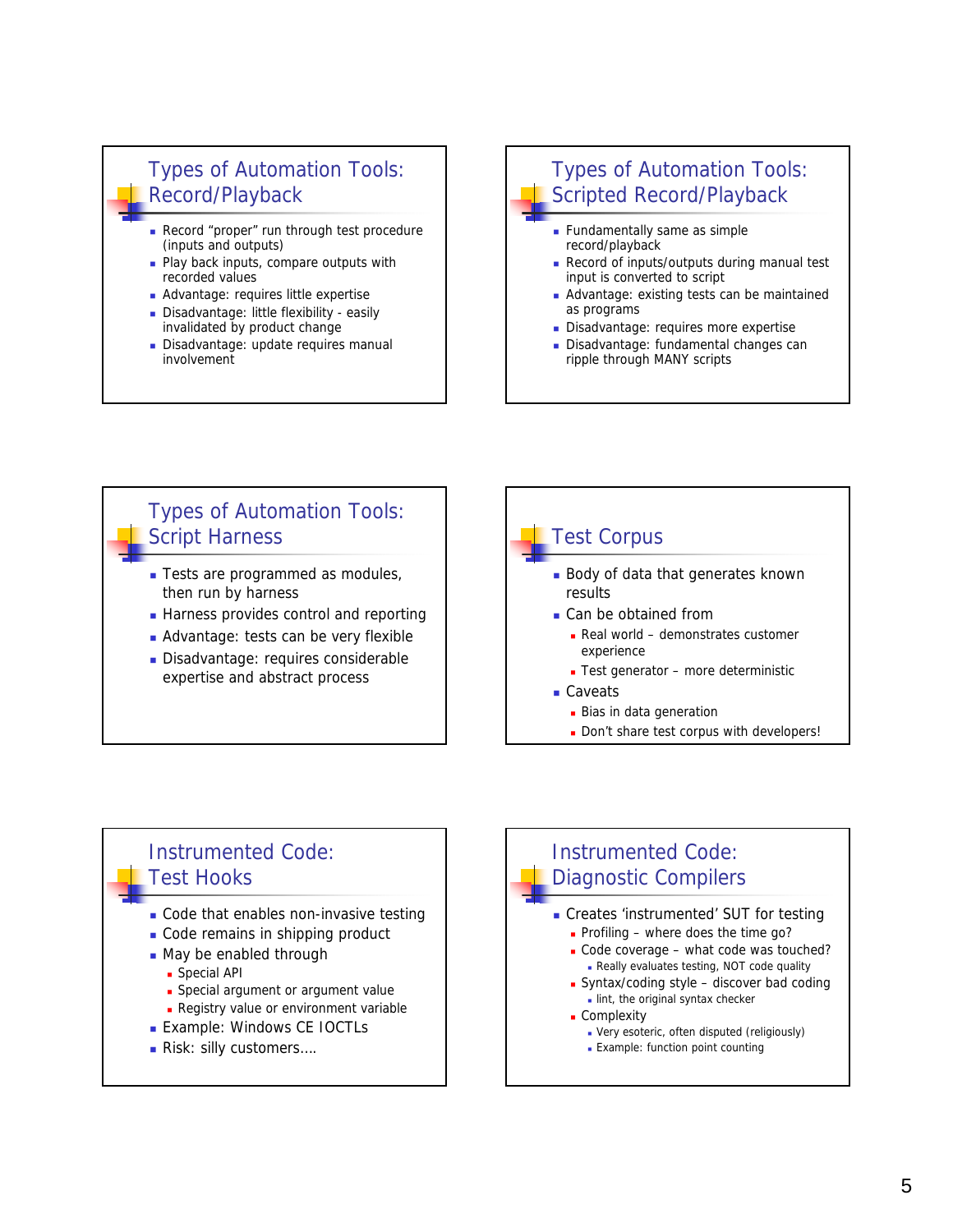#### Instrumented platforms

- **Example: App Verifier** 
	- **Supports 'shims' to instrument standard** system calls such as memory allocation
	- Tracks all activity, reports errors such as unreclaimed allocations, multiple frees, use of freed memory, etc.
- **Win32 includes 'hooks' for platform** instrumentation

#### Environment Management Tools

- **Predictably simulate real-world** situations
- MemHog
- DiskHog
- Data Channel Simulator

## Test Monkeys Generate random input, watch for crash or hang Typically, 'hooks' UI through message queue **Primarily to catch "local minima" in** state space (logic "dead ends") Useless unless state at time of failure is well preserved!



#### What is a bug?

- **Formally, a "software defect"**
- **SUT** fails to perform to spec
- **SUT** causes something else to fail
- **SUT** functions, but does not satisfy usability criteria
- If the SUT works to spec and someone wants it changed, that's a feature request

## What are the contents of a bug report?

- Repro steps how did you cause the failure?
- Observed result what did it do?
- Expected result what should it have done?
- **Any collateral information: return** values/output, debugger, etc.
- **Environment** 
	- **Test platforms must be reproducible**
	- "It doesn't do it on my machine"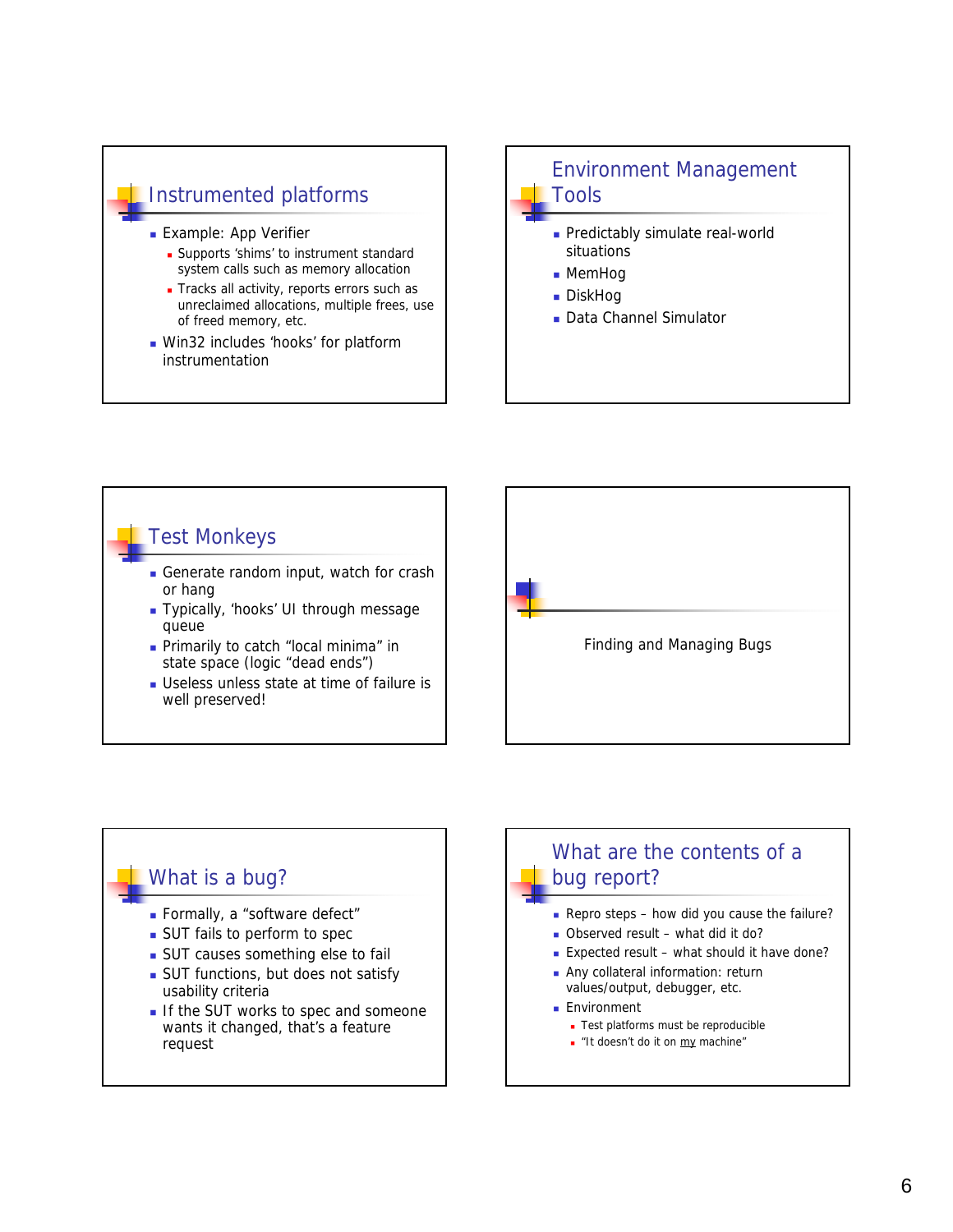





## When can I ship?

- **Test coverage sufficient**
- Bug slope, find vs. fix lead to convergence
- **Severity mix is primarily low-sev**
- **Priority mix is primarily low-pri**